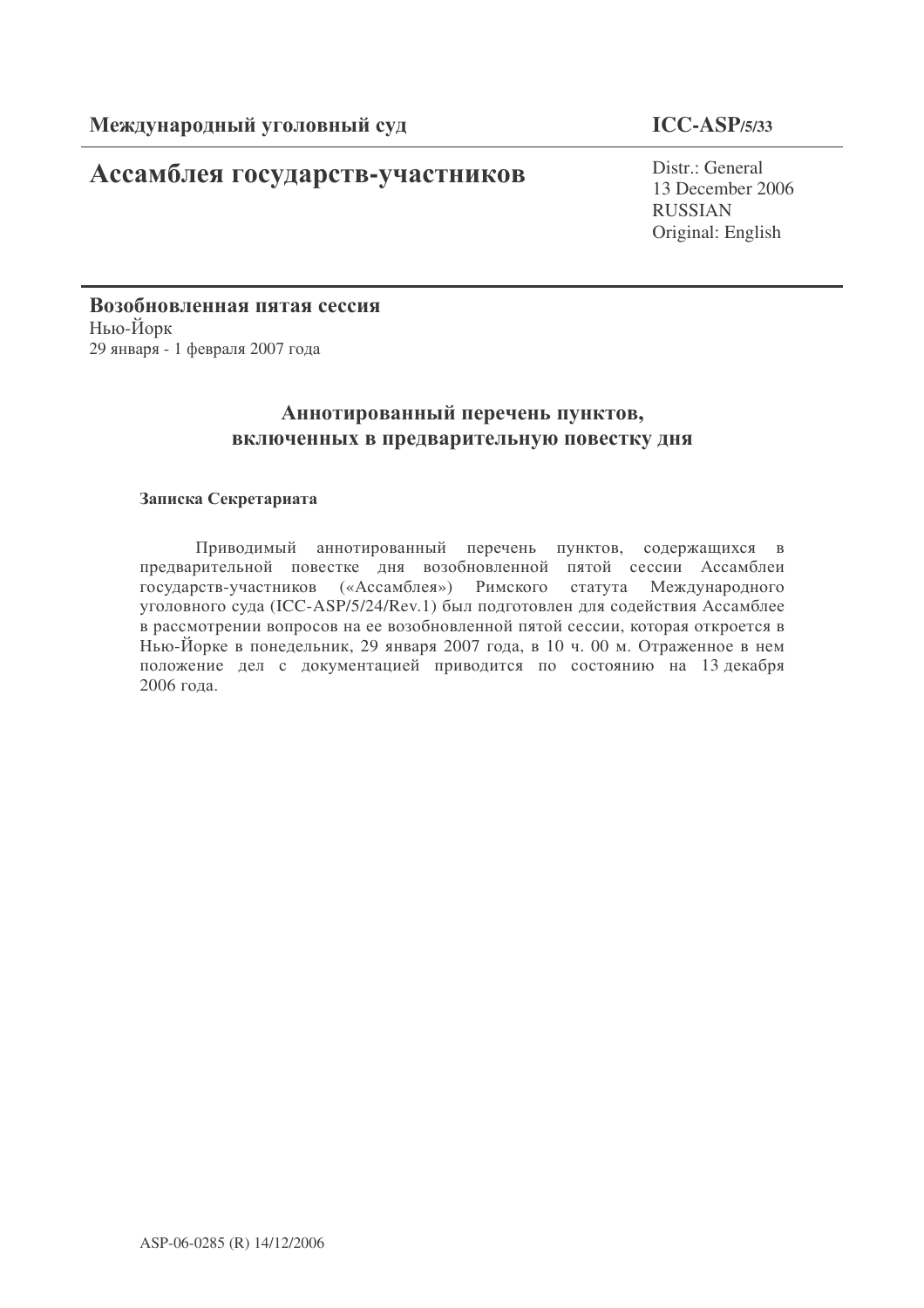## Аннотированный перечень пунктов, включенных в предварительную повестку дня

### 1. Утверждение повестки дня

К очередным сессиям применимы правила 10-13 и 18-22 Правил процедуры, касающиеся повестки дня.

В соответствии с правилами 10 и 11 Правил процедуры предварительная повестка дня возобновленной пятой сессии (ICC-ASP/5/24) была издана 6 ноября 2006 года, а пересмотренный вариант (ICC-ASP/5/24/Rev.1) - 13 декабря 2006 года. Согласно правилу 19 Правил процедуры повестка дня должна представляться Ассамблее для утверждения.

Документация

Предварительная повестка дня (ICC-ASP/5/24/Rev.1)

#### 2. Государства, имеющие задолженность

В соответствии с пунктом 8 статьи 112 Римского статута «государствоучастник, имеющее задолженность по выплате взносов для покрытия расходов Суда, не имеет права голоса в Ассамблее и в Бюро, если сумма его задолженности равняется или превышает сумму причитающихся с него взносов за предыдущие два полных года».

На 4-м заседании своей четвертой сессии 3 декабря 2005 года Ассамблея приняла резолюцию ICC-ASP/4/Res.4, содержащую пункты 40-47 постановляющей части, в которых рассматривается вопрос задолженности государств-участников.

На 7-м заседании своей пятой сессии 1 декабря 2006 года Ассамблея приняла резолюцию ICC-ASP/5/Res.3, в приложении III к которой содержатся рекомендации относительно задолженности государств-участников.

#### Документация

Официальные отчеты Ассамблеи государств-участников Римского статута Международного уголовного суда, пятая сессия, Гаага, 23 ноября – 1 декабря 2006 года (издание Международного уголовного суда, ICC-ASP/5/32), часть III, резолюция ICC-ASP/5/Res.3, приложение III.

Официальные отчеты Ассамблеи государств-участников Римского статута Международного уголовного суда, четвертая сессия, Гаага, 28 ноября – 3 декабря 2005 года (издание Международного уголовного суда, ICC-ASP/4/32), часть III, резолюция ICC-ASP/4/Res.4.

#### 3. Полномочия представителей государств на возобновленной пятой сессии

Вопросы представительства и полномочий регулируются правилами 23-28 Правил процедуры. В соответствии с правилом 24 полномочия представителей государств-участников и имена их заместителей и советников представляются в Секретариат по мере возможности не позднее чем в течение 24 часов после открытия сессии. Полномочия предоставляются главой государства или правительства либо министром иностранных дел или любым лицом, уполномоченным одним из них.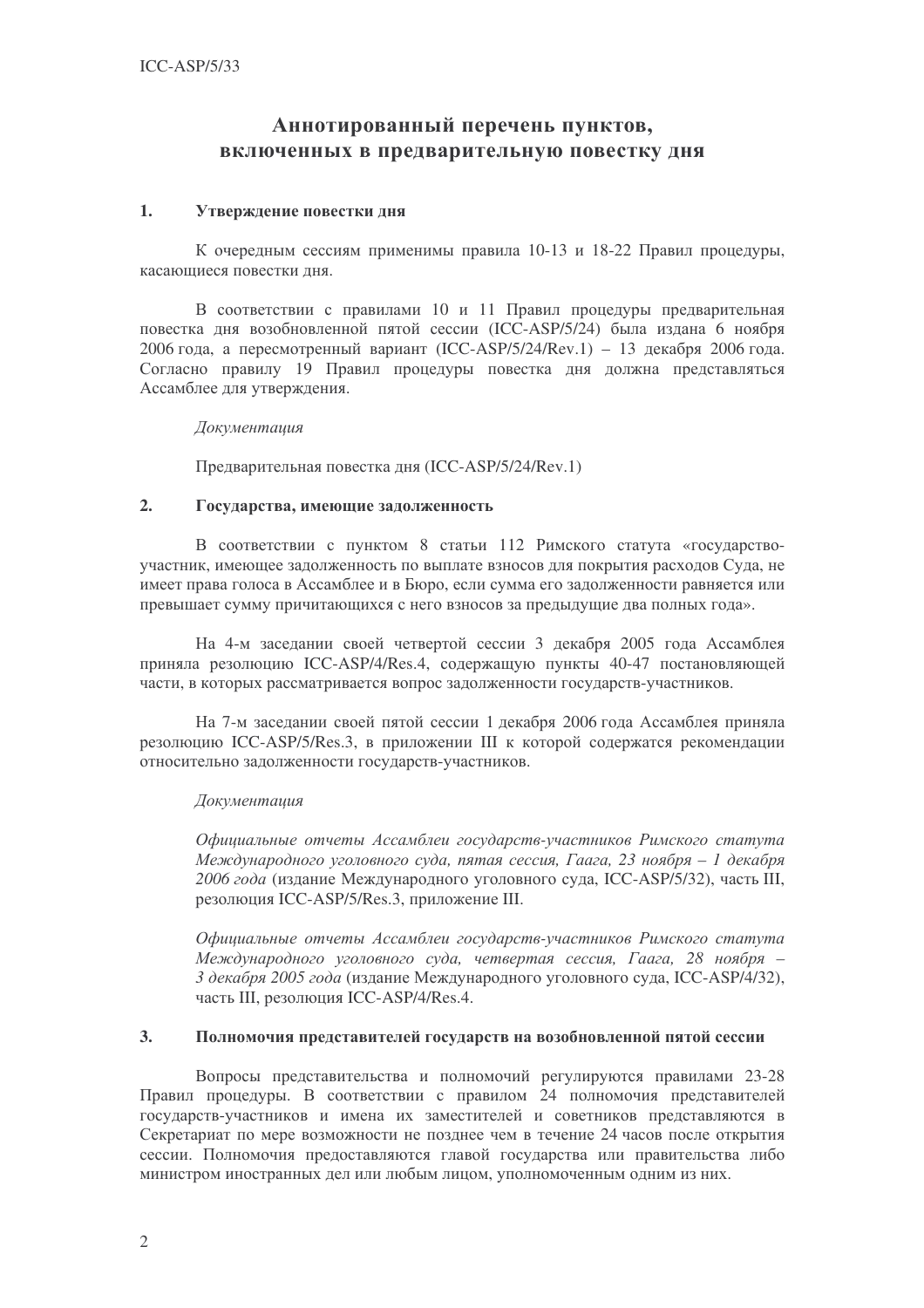В соответствии с правилом 25 Правил процедуры на 1-м заседании своей пятой сессии 23 ноября 2006 года Ассамблея назначила в состав Комитета по проверке полномочий следующие государства: Бенин, Гондурас, Иордания, Ирландия, Парагвай, Сербия, Словения, Уганда и Франция.

Комитет по проверке полномочий проверит полномочия представителей государств-участников и без задержек представит доклад Ассамблее.

#### 4. Организация работы

Ассамблея рассмотрит и примет программу работы в начале сессии на основе предложения Бюро.

#### 5. Выборы членов Совета управляющих Целевого фонда для потерпевших

Своей резолюцией ICC-ASP/1/Res.6 Ассамблея учредила Целевой фонд для потерпевших от преступлений, подпадающих под юрисдикцию Суда, и семей таких потерпевших, а также Совет управляющих Целевого фонда для потерпевших.

К соответствующим резолюциям по порядку выдвижения кандидатур и избрания членов Совета относятся резолюции ICC-ASP/1/Res.6 и ICC-ASP/1/Res.7 от 9 сентября 2002 года. В приложении к резолюции ICC-ASP/1/Res.6 предусматривается, что в состав Совета входят пять членов, которые избираются сроком на три года и могут быть один раз переизбраны. Они служат в личном качестве на безвозмездной основе. В нем также предусматривается, что Ассамблея избирает членов Совета, среди которых не должно быть двух граждан одного государства, на основе принципа справедливого географического распределения и с учетом необходимости обеспечения справедливого соотношения мужчин и женщин и справедливой представленности основных правовых систем мира. Члены Совета управляющих должны отличаться высокими моральными качествами, являться беспристрастными и независимыми и обладать компетенцией в области оказания помощи жертвам тяжких преступлений.

В соответствии с резолюцией ICC-ASP/1/Res.7 места в Совете распределяются следующим образом:

- африканские государства одно место;
- азиатские государства одно место;
- восточноевропейские государства одно место;
- Группа государств Латинской Америки и Карибского бассейна одно место:
- западноевропейские и другие государства одно место.

Кроме того, в резолюции ICC-ASP/1/Res.7 предусматривается, что государстваучастники выдвигают кандидатов в установленные для выдвижения сроки, которые определяются Бюро Ассамблеи государств-участников. Кандидатуры, выдвинутые до или после периода выдвижения, не рассматриваются. В этой связи Бюро приняло решение установить срок выдвижения кандидатов продолжительностью в 12 недель - с 5 июня 2006 года по 27 августа 2006 года. В соответствии с пунктом 4 резолюции ICC-ASP/1/Res.5 Председатель Ассамблеи четыре раза продлевал срок выдвижения кандидатур. В четвертый раз срок был продлен до 19 ноября 2006 года.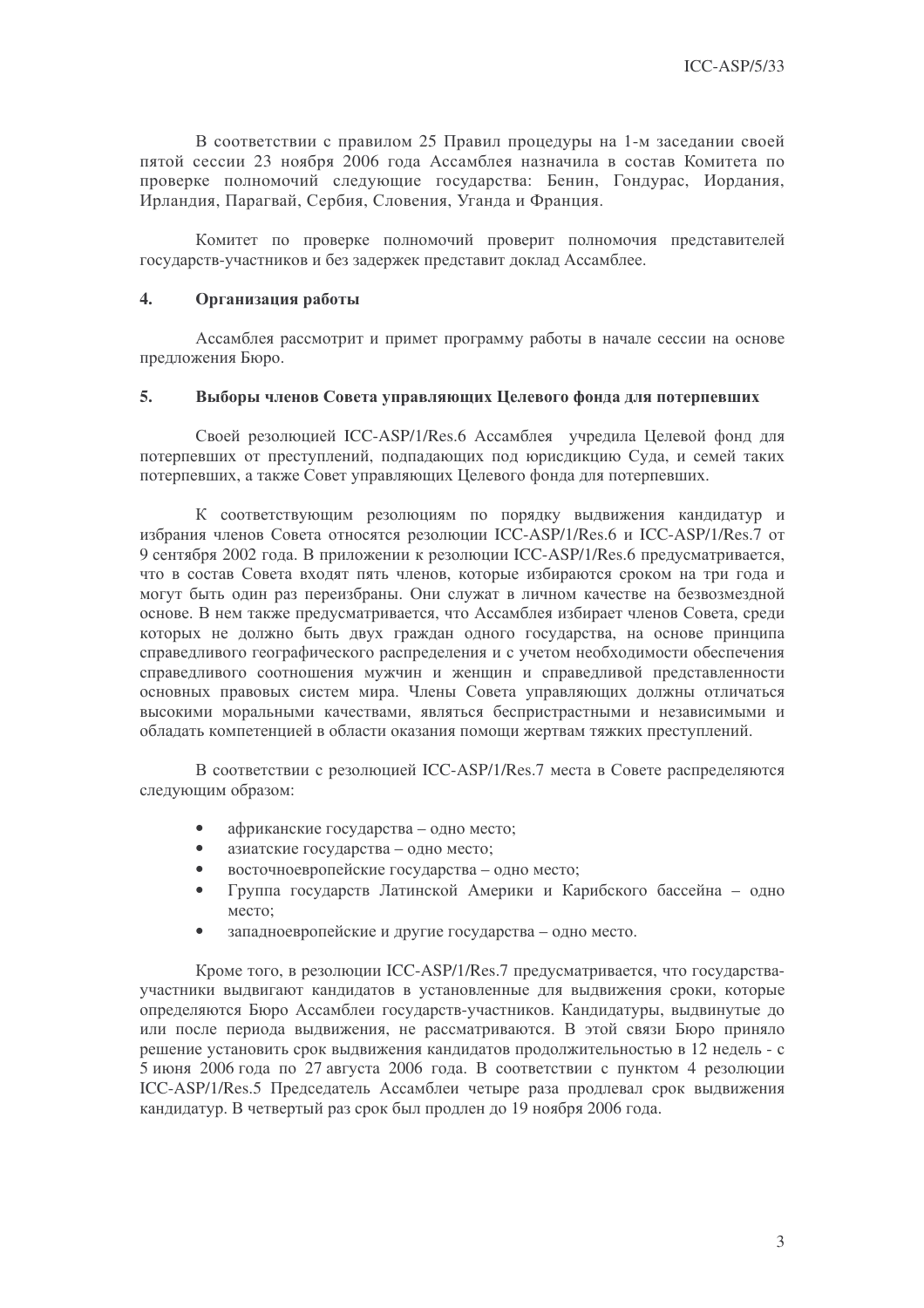На момент истечения срока выдвижения кандидатур от Группы азиатских государств не было выдвинуто ни одного кандидата. Соответственно, на 6-м заседании пятой сессии 30 ноября 2006 года Ассамблея избрала четырех членов Совета и постановила отложить избрание члена от Группы азиатских государств до возобновленной пятой сессии Ассамблеи.

#### Локументация

Записка Секретариата о вторых выборах членов Совета управляющих Целевого фонда для потерпевших (ICC-ASP/5/28)

#### 6. Доклад Специальной рабочей группы по преступлению агрессии

В своей резолюции ICC-ASP/1/Res.1 Ассамблея постановила учредить Специальную рабочую группу по преступлению агрессии, открытую на равноправной основе для всех государств - членов Организации Объединенных Наций или членов специализированных учреждений и Международного агентства по атомной энергии, с выработки предложений относительно положения об агрессии для нелью представления на рассмотрение Ассамблее в ходе конференции по обзору с целью принятия приемлемого положения о преступлении агрессии для включения его в Статут согласно соответствующим положениям Статута. Ассамблея постановила далее, что Специальная рабочая группа будет собираться в ходе очередных сессий Ассамблеи или в любое другое время, которое Ассамблея сочтет целесообразным и возможным.

На 8-м заседании своей возобновленной первой сессии, состоявшемся 7 февраля 2003 года, Ассамблея, помимо прочего, постановила на основе предложения Бюро, что Специальная рабочая группа будет собираться в ходе ежегодных сессий Ассамблеи, начиная с ее второй сессии в 2003 году. Она также постановила, что для проведения заседаний Специальной рабочей группы должно выделяться два-три заседания Ассамблеи и что, по мере необходимости, такая схема должна использоваться ежегодно.

На 4-м заседании своей четвертой сессии 3 декабря 2005 года Ассамблея, в частности, постановила, что Специальной рабочей группе будет выделено в 2006-2008 годах десять отдельных дней для проведения заседаний в Нью-Йорке в ходе возобновленных сессий и что, по мере необходимости, она будет проводить межсессионные совещания<sup>1</sup>. Она также постановила провести свою возобновленную пятую сессию не менее чем трехдневной продолжительностью для заседаний Специальной рабочей группы по преступлению агрессии в 2007 году в Нью-Йорке. Со своей стороны Бюро на заседании, состоявшемся 13 января 2006 года, приняло решение по конкретным срокам и созыву возобновленной пятой сессии в Центральных учреждениях Организации Объеденных Наций в Нью-Йорке в конце января 2007 года<sup>2</sup>.

Неофициальное межсессионное совещание Рабочей группы прошло 8-11 июня 2006 года в Принстоне, Нью-Джерси, Соединенные Штаты Америки. Доклад о работе межсессионного совещания прилагается к отчетам о работе пятой сессии Ассамблеи.

 $^{-1}$ Официальные отчеты Ассамблеи государств-участников Римского статута Международного уголовного суда, четвертая сессия, Гаага, 28-ноября – 3 декабря 2005 года (издание Международного уголовного суда, ICC-ASP/4/32), часть III, резолюция ICC-ASP/4/Res.4, пункт 37.

<sup>&</sup>lt;sup>2</sup> Там же, пункт 53.